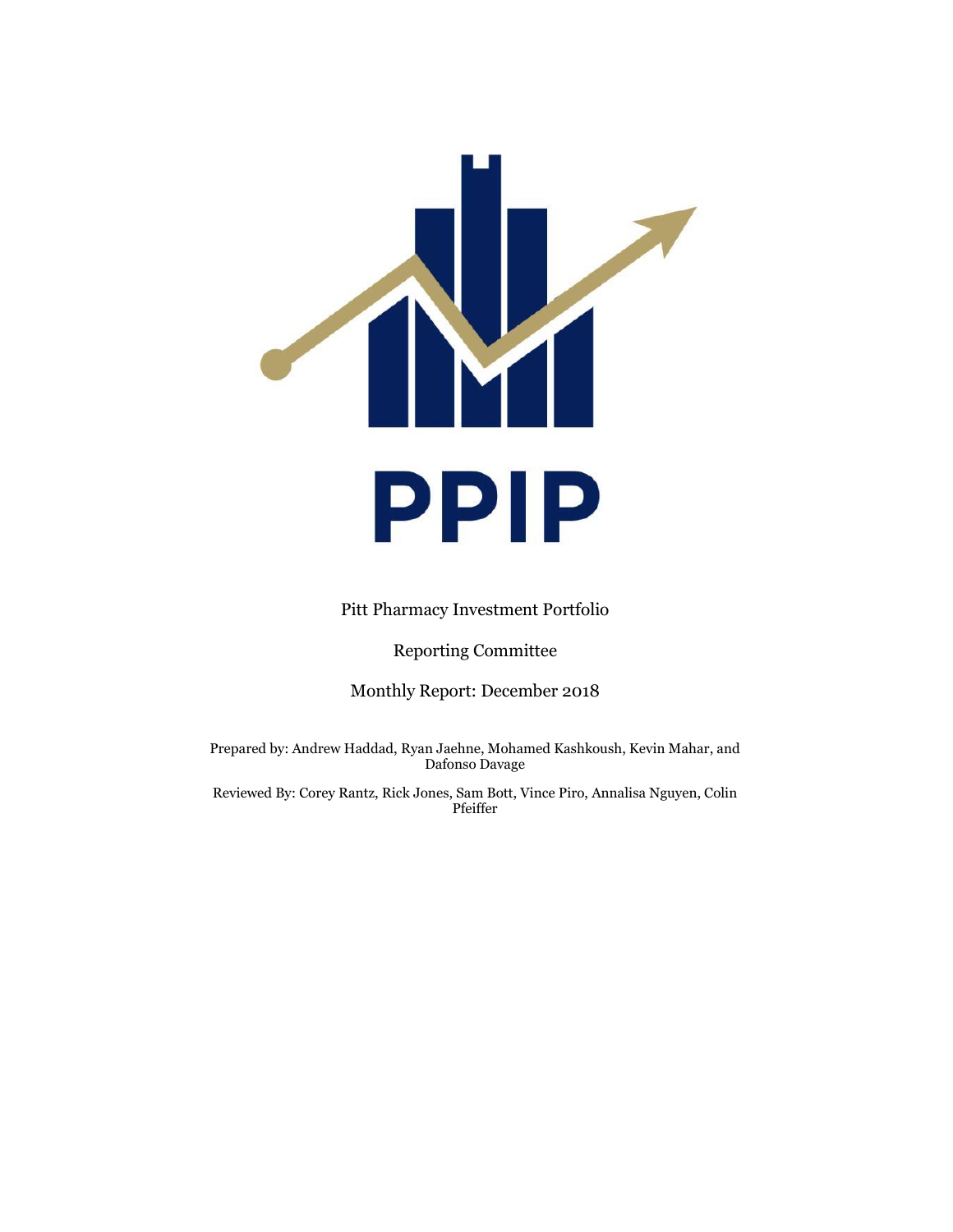#### **Market Comparison**

From the initial investment date through December  $31<sup>s</sup>$ , 2018 the PPIP achieved an overall 4.19% gain. During this same period, the S&P 500 Healthcare Index (SPXHC) increased in value by 4.99%. In the context of the initial \$50,000 investment, the PPIP has achieved a value of \$52,095 as of December  $31$ <sup>s</sup> while investing in the comparator SPXHC would have yielded \$52,495. Therefore, the SPXHC index has outperformed the PPIP by 0.80% during the period of 4/23/18 – 12/31/18.



From the period of December  $1$ <sup>s</sup> through December  $31$ <sup>s</sup>, the PPIP achieved an overall 8.01% loss. During this same period, the SPXHC decreased in value by 9.12%. In the context of a hypothetical initial \$50,000 investment, the PPIP would have achieved a value of \$45,995 during December while investing in the comparator SPXHC would have yielded \$45,440. Therefore, PPIP has outperformed the SPXHC index by 1.11% during the period of 12/1/18 – 12/31/18.



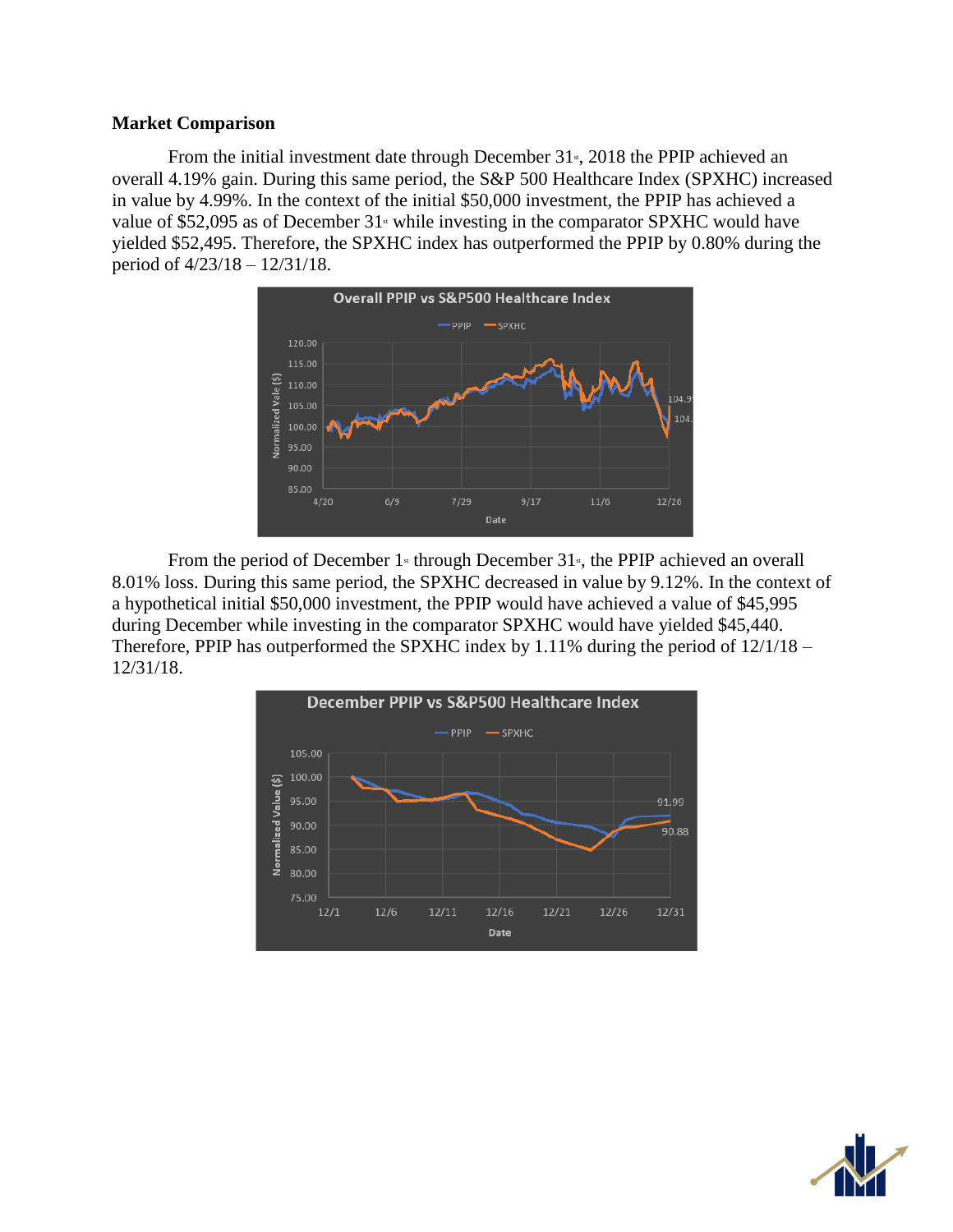#### **Weakest Earners**

## *Agios Pharmaceuticals Inc. (AGIO):*

Most companies have declined this month because of a decline in the whole market. Agios released phase 1 trial results for AG-519, a compound intended to treat pyruvate kinase deficiency, but the results showed serious hepatic side effects in healthy individuals. As a result, the company stated that they would no longer pursue this compound.

## *Concert Pharmaceuticals Inc. (CNCE):*

Concert suffered similar to every other company during this month as we saw a huge decline in the stock market as a whole. The company's stock has been on the decline for several months now as we continue to wait for results from its clinical trials on CTP-543 as well as the upcoming trial related to its patent for CTP-543.

## *UnitedHealth Group Inc. (UNH):*

UnitedHealth Group Inc. suffered similar to every other company during this month as we saw a huge decline in the stock market as a whole. In early December a federal judge in texas struck down the affordable care act citing that it should not be a requirement for an individual to have health insurance. As a company, UnitedHealth Group serves 7 million of it's 49 million customers from the affordable care act. The decision from the judge had a significant impact on their stock. We will see in the future if the judge's decision holds up.

# **Top Earners**

#### *GSK (GSK)*

GSK made some interesting moves in December including merging it's consumer health business with Pfizer. The duo will become the world leader in nonprescription medications and share 7.3% of the worldwide market with combined annual sales of \$12.7 billion. Furthermore, GSK will hold 68% of this venture and the deal is expected to close in the second half of 2019. GSK also purchased drug company Tesaro for \$5.1 billion. This means that GSK will now own the rights to the promising new cancer drug niraparib, which is a PARP inhibitor. There are currently 4 PARP inhibitors that are FDA approved, however they have struggled to sell. GSK believes they can gain commercial success with niraparib with the hope to prove effectiveness in multiple cancer types.

#### *Gilead Sciences (GILD)*

Gilead Sciences had a memorable month with the new hiring of their CEO Daniel O'Day. O'Day comes from Roche where he has over 30 years of global commercial and oncology experience. Gilead plans to diversify it's pipeline and at the end of December they took a step in the right direction. Gilead pledged \$120 million to Agenus in a deal that could cover 5 different